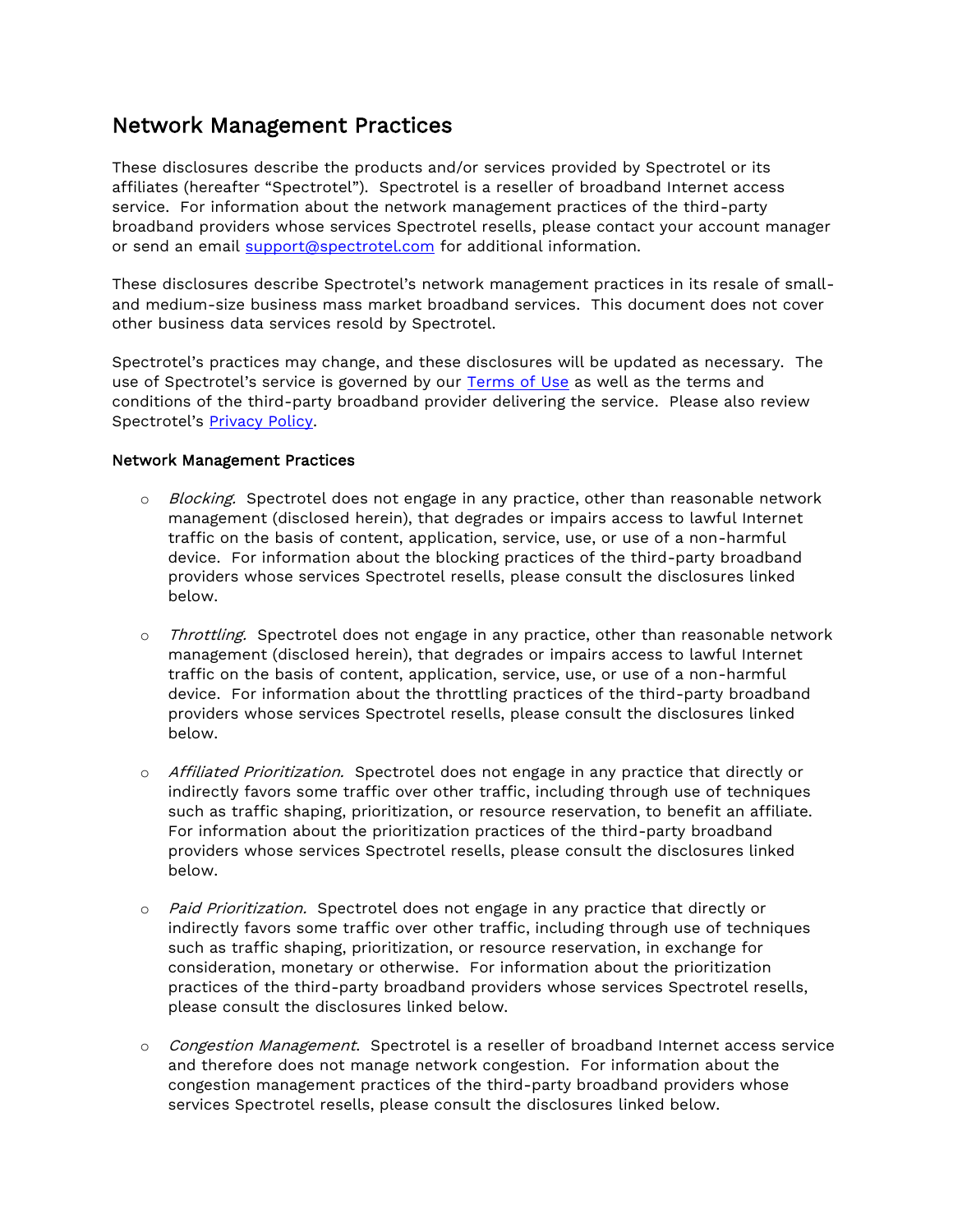- o Application-Specific Behavior. Spectrotel is a reseller of broadband Internet access service and therefore does not engage in any application-specific behavior. For information about the application-specific behavior of the third-party broadband providers whose services Spectrotel resells, please consult the disclosures linked below.
- o Device Attachment Rules. Spectrotel is a reseller of broadband Internet access service and therefore does not regulate device attachment or connection to the network. For information about the device attachment rules of the third-party broadband providers whose services Spectrotel resells, please consult the disclosures linked below.
- o *Security*. Spectrotel is a reseller of broadband Internet access service and therefore is not responsible for network or end-user security. For information about the security practices of the third-party broadband providers whose services Spectrotel resells, please consult the disclosures linked below.

## Performance Characteristics

o Service Description.

Spectrotel resells broadband Internet access service in order to provide tailored Internet connectivity solutions to enterprise clients based on their business requirements. Maximum download and upload speeds are determined by the service provided by the underlying broadband provider. Actual speeds and service availability may vary due to a variety of factors including, among others, the speed capabilities of customer devices, network changes, network coverage, traffic volume, outages, technical limitations, signal strength, obstructions, weather, and other conditions.

Spectrotel relies on the networks of multiple underlying broadband providers, each of which has its own unique performance attributes. Accordingly, Spectrotel itself does not have reportable typical download and upload speeds. Customers can view typical download and upload speeds and latency information for their services by visiting the network management disclosures for the relevant third-party broadband providers, linked below. Real-time applications may be supported by the services delivered by the third-party broadband providers whose services Spectrotel resells.

o Impact of Non-Broadband Internet Access Service Data Services.

Spectrotel provides a variety of business data services, including:

- Dedicated network services: Ethernet private lines, transparent LAN service, traditional private lines, virtual network services, and other high bandwidth services.
- Virtual network services: multiprotocol label switching, virtual private LAN service, and Ethernet virtual private LAN.
- Internet over anything: Ethernet over fiber, Internet over fiber, Internet over broadband, Internet over cable, Internet over wireless, Ethernet over copper, digital subscriber line, and digital signals 1 & 3.